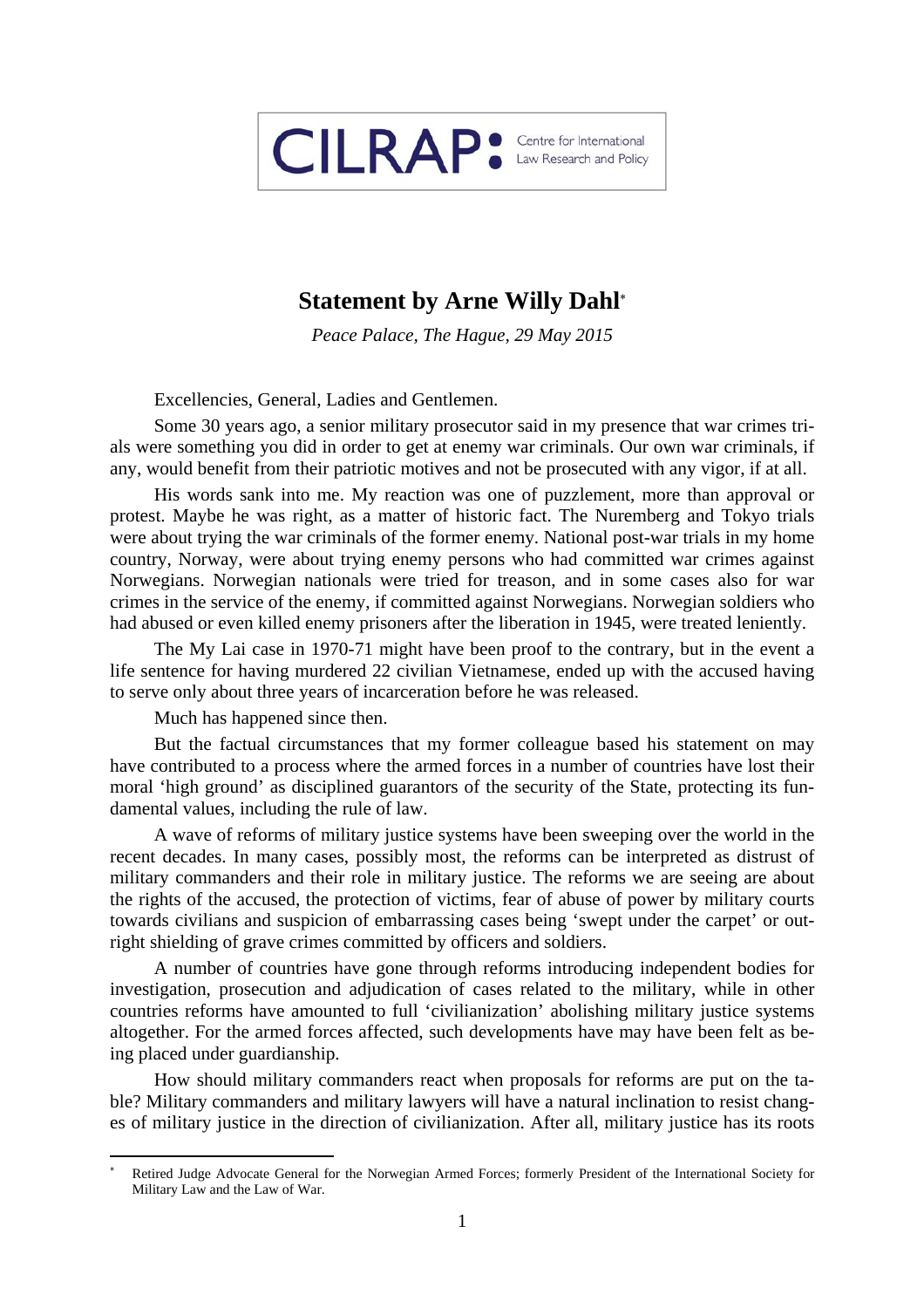in the military commander's need to control his soldiers. It is about punishing such acts as disobedience, abuse of alcohol and absence without leave, but also about securing proper behaviour towards civilians, for good military reasons.

By enforcing discipline, the commander maintains his authority. If discipline within his troops is enforced by somebody else, it could undermine the commander's authority. For these reasons, military commanders are likely to resist reforms that are aimed at removing military justice from their hands.

It might, however, be useful to consider more closely which elements of possible reforms are harmful and which are beneficial. The perspective should be the enlightened longterm self-interest of both commanders as those responsible for the overall performance of their units, and the interests of soldiers in general as potential suspects, under investigation or on trial.

It is my position that such enlightened long-term self-interest would concur with the interest of the general civilian society, which wants effective and disciplined armed forces with members who enjoy fundamental civil rights under the rule of law.

In other words, the military should consider its true long-term interest, in order not to resist but to contribute to solutions that secure the principles of fair trial and the rights of victims, also taking into account the needs of military effectiveness and the necessity of securing that the courts have a proper understanding of military affairs.

One important element in the total picture is the self-respect of soldiers.

It is in the interest of soldiers to have their possible offences investigated, prosecuted and adjudicated by persons that are not only independent and impartial, but also familiar with military affairs. Proper understanding of the case and the situation of the accused is also an important element in a fair trial.

It will also be in the interest of soldiers to know and be able to show that someone has a certain degree of oversight of their actions, and the power to take action if something appears to go wrong. I shall illustrate with an example from personal experience.

In 2006, the Norwegian Provincial Reconstruction Team ('PRT') in Meymanah in Afghanistan, had a dangerous incident when it was beleaguered by a hostile mob claiming revenge for the publication of insulting cartoons of Muhammed. Within the mob were particularly active persons aiming shots and throwing hand grenades over the wall of the PRT headquarters, succeeding in putting a vehicle of the PRT on fire in the main entrance gate.

Some months after the incident an officer approached me and told me that at a certain critical moment, when the PRT was close to being over-run, he had considered to machinegun the mob indiscriminately. The thought had, however, struck him: what will the Judge Advocate General ('JAG') say? He laid the machine-gun down and stuck to aimed shots at those individuals who represented an imminent threat. He thereby saved his own conscience and reputation, probably also the reputation and success of the whole Norwegian operation in Afghanistan.

On the other hand, it happens that weapons are used with disastrous results for noncombatants in a way that could be problematic, requiring an investigation of the incident.

When, for instance, a soldier at a checkpoint uses his gun against a vehicle that does not heed his warning signals and the vehicle in the event contained nothing but innocent civilians, one may ask whether he acted recklessly or whether he merely followed lawful orders. If such cases are investigated thoroughly and considered by an independent person who knows both the law and military life, and this person concludes that no wrongdoing has taken place, the soldier can continue his life with a raised head – in contrast to a situation when the case is either whisked under the carpet or considered by someone with insufficient understanding of